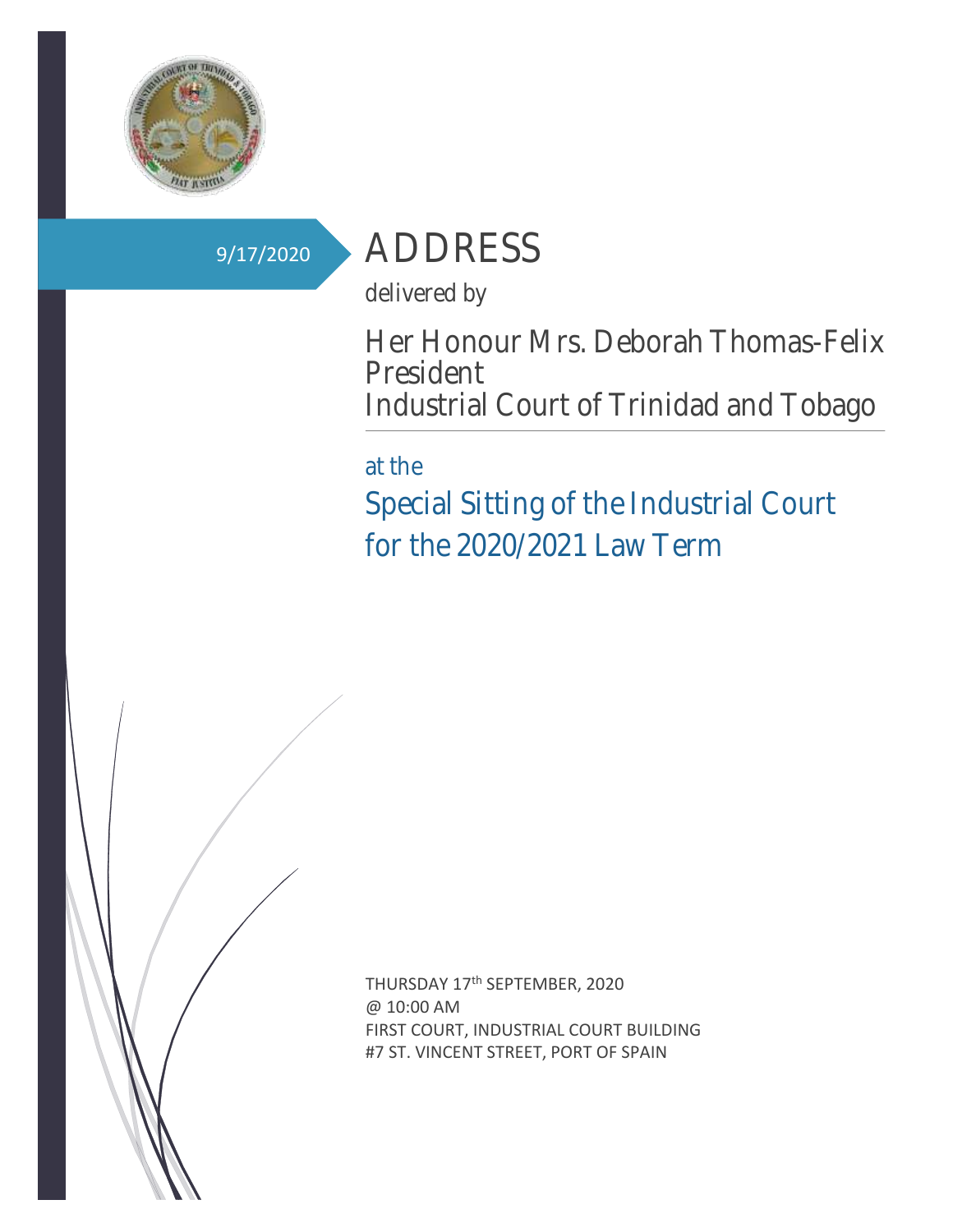Good morning everyone. Thank you for sharing a moment of your time with us at this virtual opening of the Law Term of the Industrial Court for the year 2020/21.

We live in difficult times where the world is experiencing severe social, economic and environmental challenges such as climate change, youth unemployment, gender and economic inequality, refugees and migration issues, a decline in the demand for oil and gas and now, the COVID-19 pandemic. We know that throughout the course of history, pandemics and plagues have wreaked havoc on humanity and sometimes they have changed the course of history. Today, humanity is being ravaged by the COVID-19 pandemic.

This pandemic is causing an unprecedented scale of global disruption in the workplace. It has also created an unprecedented reduction in economic activities, productivity and working time, with severe impact on incomes and jobs, and has resulted in a significant rise in unemployment and underemployment globally. There is continued damage to labour markets mainly due to the imposition of lockdown measures which have been adopted to control the pandemic, including various forms of workplace closures. These workplace closures and the implementation of other containment measures, combined with the rapid deterioration of economic conditions, have caused immediate and massive losses in work hours in the first three quarters of 2020.

According to the International Labour Organisation (ILO), as at 15<sup>th</sup> June this year, most of a third of the world's workers which is thirty-two percent, were living in countries which required workplace closures for all but essential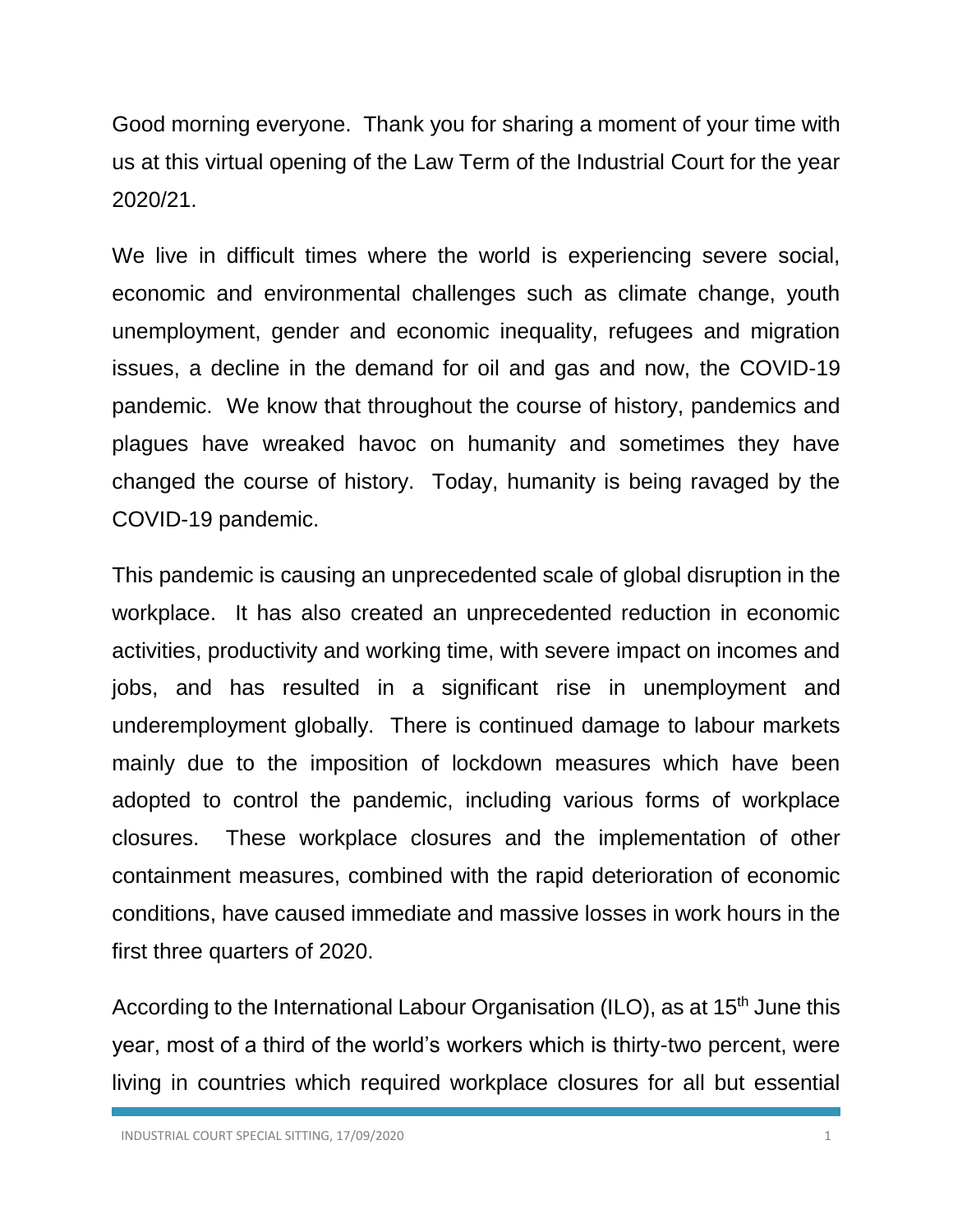workplaces. An additional forty-two percent were living in countries which required workplace closures for some sectors or categories of workers and a further nineteen percent lived in countries with recommended workplace closures. Taken together, the vast majority, namely ninety-three percent of the world's workers, continue to reside in countries with workplace closure measures of some kind still enforced.

While the unprecedented global nature of the pandemic's impact and the collective effort to fight it has triggered comparisons to the Great Wars of the twentieth century by various Heads of State around the world, other experts such as international economics professor, Tamas Vonyo, has described the impact of COVID-19 on the global economy, as the opposite of the mobilisation normally seen in wartime, noting the widespread mandatory demobilisation efforts undertaken to curb the spread of the disease. As Professor Vonyo has stated, hibernating economies for months at a time is being in a type of *terra incognita,* or uncharted territory*, for* Governments and businesses alike.

Additionally, while we have had to demobilise business and industry to fight COVID-19, we have kept and continue to keep our eyes trained toward the future, as Governments the world over, have sought to create conditions conducive to preserving enterprise and jobs. In that sense, I remain convinced that globally we are all singing from the same hymn book; a hymn to preserve lives and to seek, ultimately, stable, sustainable development and inclusive growth for all. For we would do well to remember, this too shall pass and **there is life beyond COVID-19**. Thus, while the war metaphors remind us to mobilise to fight a common, unseen enemy and underscore that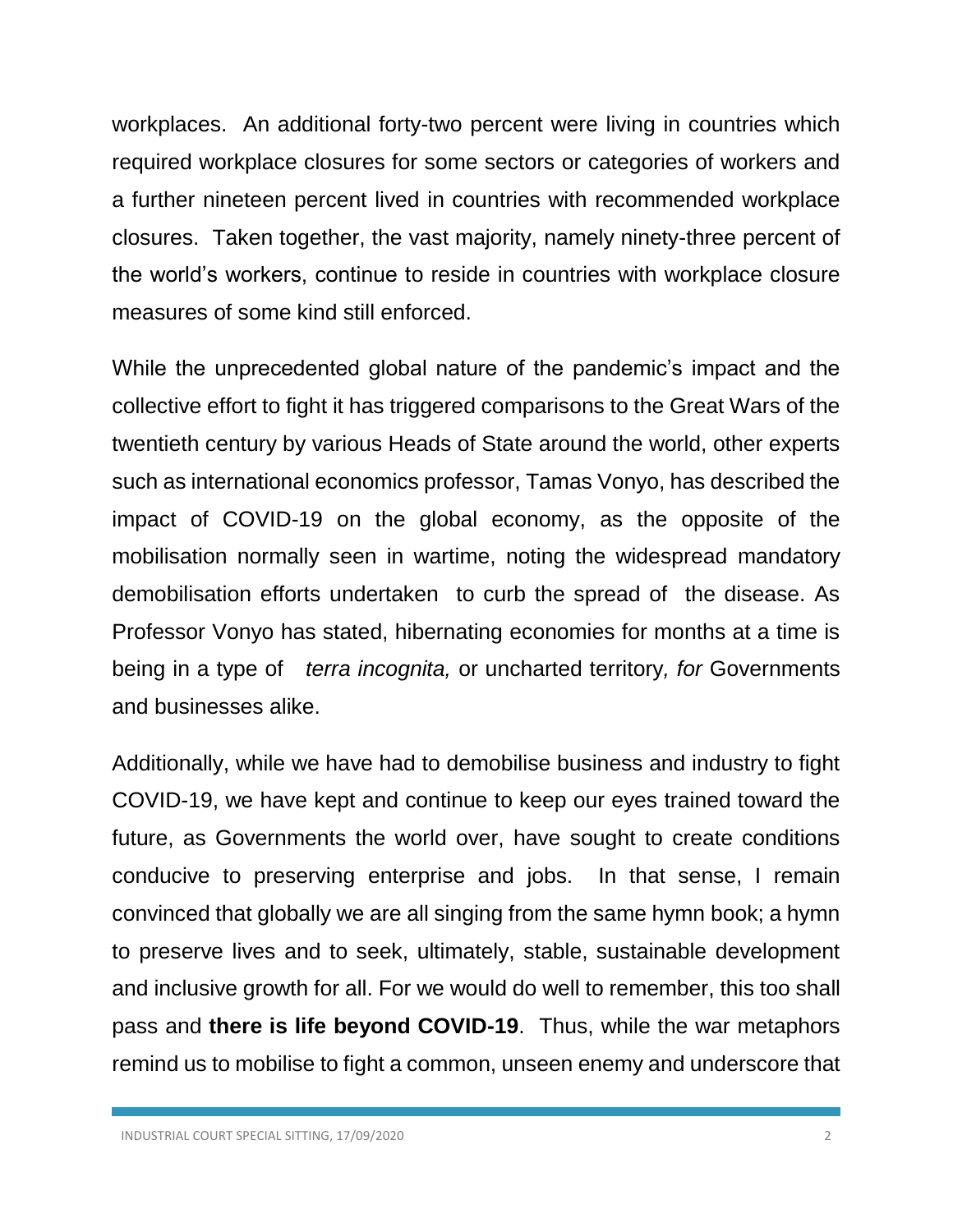the situation we face is urgent and critical requiring our joint collective commitment, some countries and economies are already emerging from lockdown.

Trinidad and Tobago, like many countries across the globe, has taken extraordinary and unprecedented measures to cope with the COVID-19 pandemic. These measures include workplace closures and restrictions, bans from entering certain public places, like beaches, and restrictions on the numbers of persons at public gatherings. The country has also enacted legislation to address and enforce several COVID-19 restrictions including the wearing of masks when in public.

As a consequence of the pandemic, all Social Partners – trade unions, employers, governments - alike, now have to confront major policy challenges and changes at the workplace which, in some cases, will have long lasting implications for the world of work as we know it.

We should always bear in mind that there is life after COVID-19 and consider the immense value to be gained if we adopt and adhere to International Labour Standards, particularly social dialogue to assist, to promote and to maintain a system of opportunities for all and to obtain decent, productive work in conditions of freedom, equity, security and dignity in the future.

Social dialogue is key to the adjustment which the workplace has to make during and after this pandemic. I cannot overstate how important is a climate of robust discussions, genuine consultations and compromise, built through social dialogue for the effective implementation of measures to address this pandemic and its impact on the labour market. A commitment of employers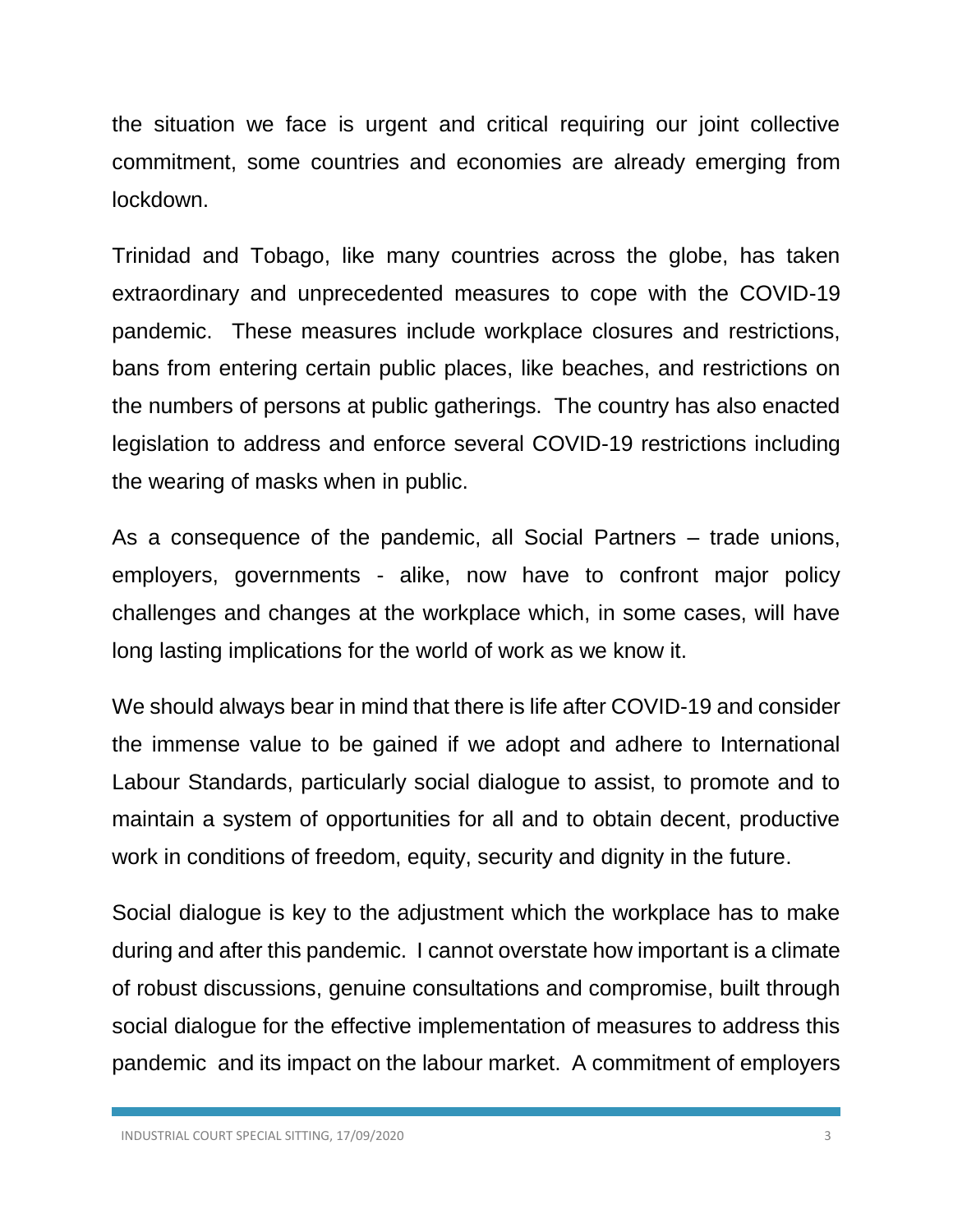and trade unions to adjust to new and necessary workplace policy measures, and to do so in a spirit of respect and compromise, is important for the survival of businesses, the saving of lives and the saving of jobs.

At this critical juncture in our history, trade unions, employers and workers, in all sectors, may want to consider the value of reviewing some terms of the existing collective agreements, workplace policies and individual contracts of employment. There might also be a need to re-examine and re-think some of the workplace arrangements, such as leave entitlement, health and safety rules and regulations, retrenchment, layoffs (if provided for in collective agreements), and other terms and conditions of employment. Day to day management issues such as the provision of personal protection equipment for workers, arrangements for staff to work remotely, the possible rotation of staff, the re-examining of the supply chain, new customer service approaches, and new health and safety practices are now front burner issues for all enterprises to consider.

In instances where there is no recognised majority union present in the business, it is extremely important for employers to have discussions, consultations and meetings with workers, so that the workers can have a proper understanding and appreciation of the challenges and the issues at the workplace, and have first-hand knowledge of any changes which are contemplated before the actual decision-making.

Kindly permit me now to address some of the issues - I cannot address all of them - which have arisen in the workplace in the past few months in Trinidad and Tobago as a result of this pandemic.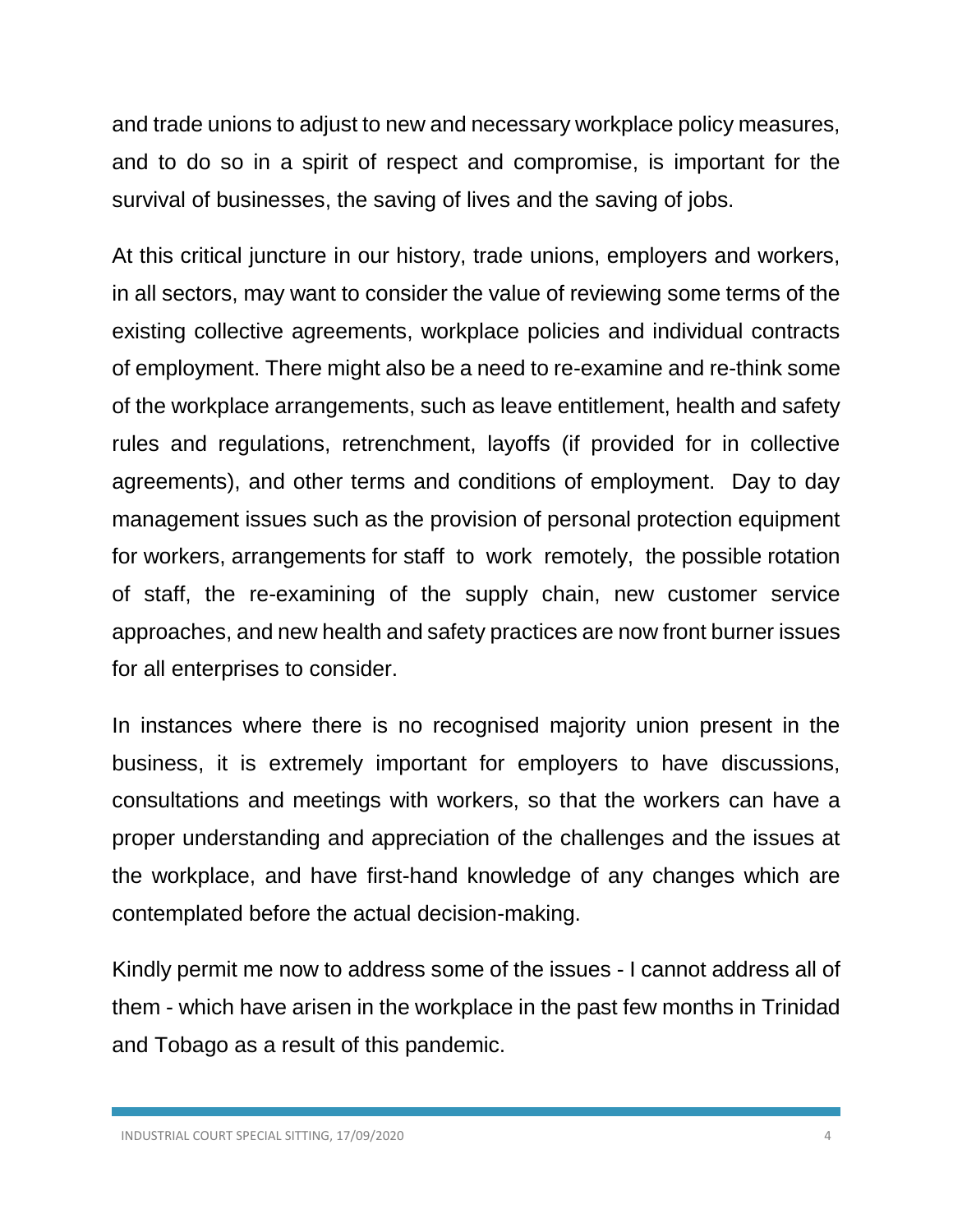I have noted that several cases related to Industrial Relations Offences have been filed at the Industrial Court since the pandemic. Some of these offences relate to business owners who have unilaterally implemented measures such as reduction in the hours of work, layoffs, and termination, among other things. Some of these measures are not part of the terms of the individual contracts of employment nor are they contained in collective agreements yet they are implemented at the workplace without any form of discussion with the Unions or with the workers.

The pandemic ought not to be used as an excuse to flout the principles and practices of good industrial relations, to flout labour standards and to flout the laws of this country. The jurisprudence of this Court is very consistent on the issue of the unilateral imposition of new terms of employment and the unilateral variation of the existing terms of contracts of employment. It is settled law, that is, it is unlawful for an employer to unilaterally alter the existing terms and conditions of employment of workers. Employers are reminded that they must respect and adhere to the rule of law when making these tough decisions which affect the livelihood of workers and the survival of their businesses. In times like this, employers should not consider a unilateral approach to the resolution of issues in the workplace; this is the time to have discussions, and to get buy-in from everyone, especially the workers, and to encourage peaceful resolutions to these unexpected problems which have arisen as a result of the pandemic.

I urge employers, in all sectors, to appreciate the need for workers to be kept informed, consulted and to be made aware beforehand of decisions to introduce new policies and changes to the workers terms and conditions of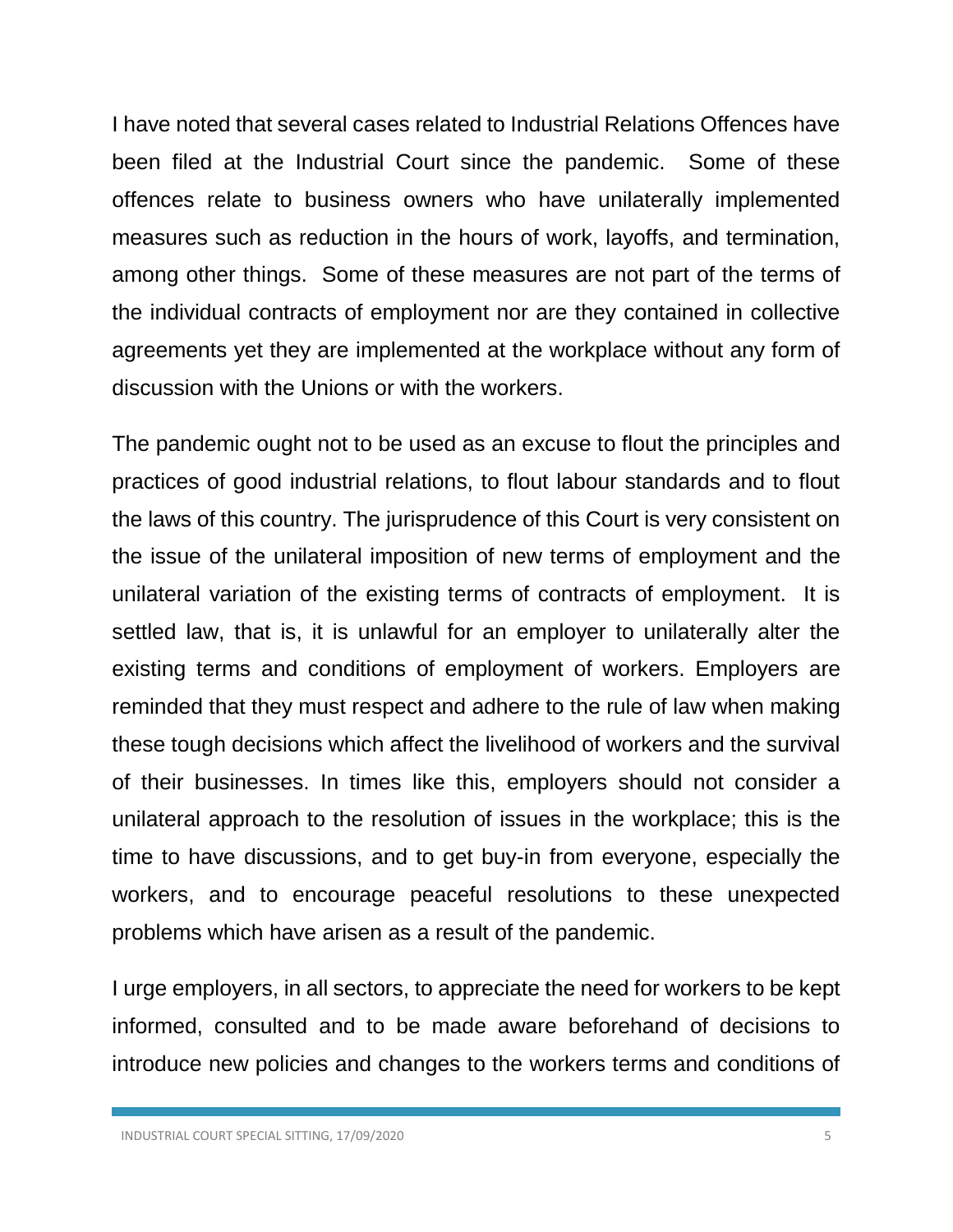employment. Additionally, workers should be informed what on steps they can take for their own protection, the protection of their colleagues and at the same time contribute to the containment of this pandemic.

The second issue which I would like to discuss relates to COVID-19 restrictions and Unions activities. A few months ago, there were protests and gatherings by some Unions which were said to be related to the breakdown of negotiations and collective bargaining. These protests and gatherings took place during the period of the restrictions of the movement of citizens. Trinidad and Tobago has ratified the Freedom of Association Convention which is one of the fundamental conventions of the ILO and it is considered to be one of the ILO's primary safeguards of peace and social justice. This Convention gives Trade Unions, among other things, the right to collective bargaining. As we know, during collective bargaining if there is a breakdown of negotiations, Trade Unions may protest, march, and essentially exercise the right to freedom of association. Freedom of opinion and expression, in particular the right of Trade Unions not to be penalised for raising their voices through public protests, are essential corollaries of freedom of association. However, freedom of association and the related fundamental rights are not unfettered and may be subject to restriction and suspension during certain periods of crisis. I think we can all agree, that the restriction of those fundamental rights ought to be done only in circumstances of certain gravity, and in conditions that, any measures affecting the application of those rights are limited in scope and duration to what is strictly necessary to deal with the situation in question. As noted before, there have been lockdown measures and restrictions on the movement of the public imposed by the Government to combat the pandemic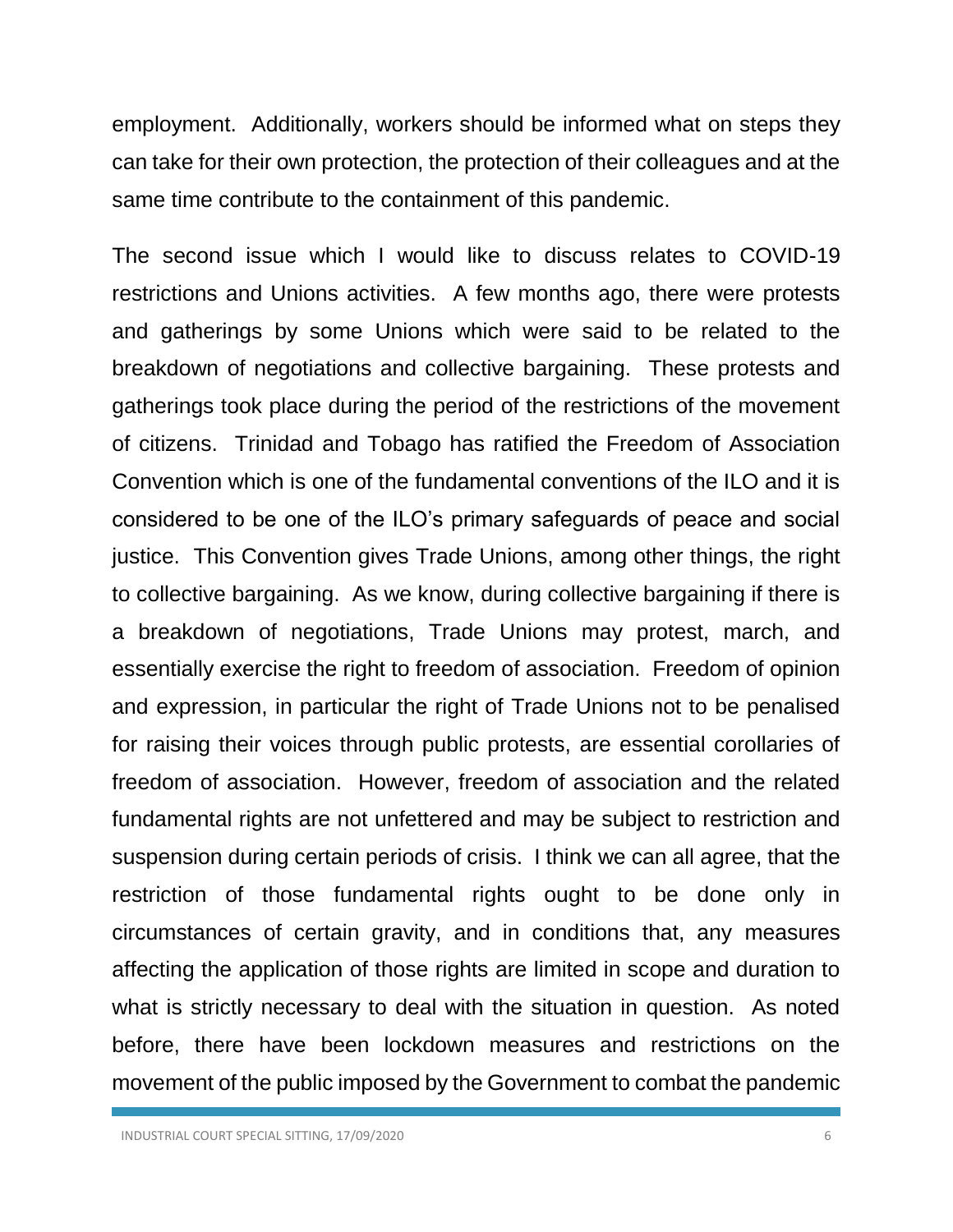in Trinidad and Tobago. As a result, the number of persons who can participate in large public gatherings have been restricted. These restrictions should be seen in the context of the gravity of the COVID-19 pandemic and justifies, in my view, the reason to restrict the crowd gatherings to a minimal number. Although these restrictions will affect large gatherings by Unions, it is my respectful view that they do not amount to an abuse by the State but rather a decision by the State to protect citizens. I urge Trade Unions to bear this in mind when there is collective bargaining, or breakdown in negotiations, and I do respectfully suggest, that they create new ways for their voices to be heard and to voice their protests during the pandemic.

I will now address the issue of job losses in a general sense because the Industrial Court adjudicates upon individual cases related to job losses.

Globally, there is what can only be described as chaos, in the world of work: a number of people have been losing their jobs, some job functions have been suspended, some people have reduced work weeks, some people's jobs have been retrenched, some jobs have become redundant and some workers have been terminated. Generally speaking, workers whose employment is terminated due to the economic impact of COVID-19 or for health and safety reasons, should be entitled, if they qualify, to severance benefit or some type of separation benefit.

On the other hand, some small businesses have not survived the effects of the pandemic and may not have the resources to pay workers who qualify for severance or ex gratia payments. These are issues which require discussions so that the workers can get an understanding of the true picture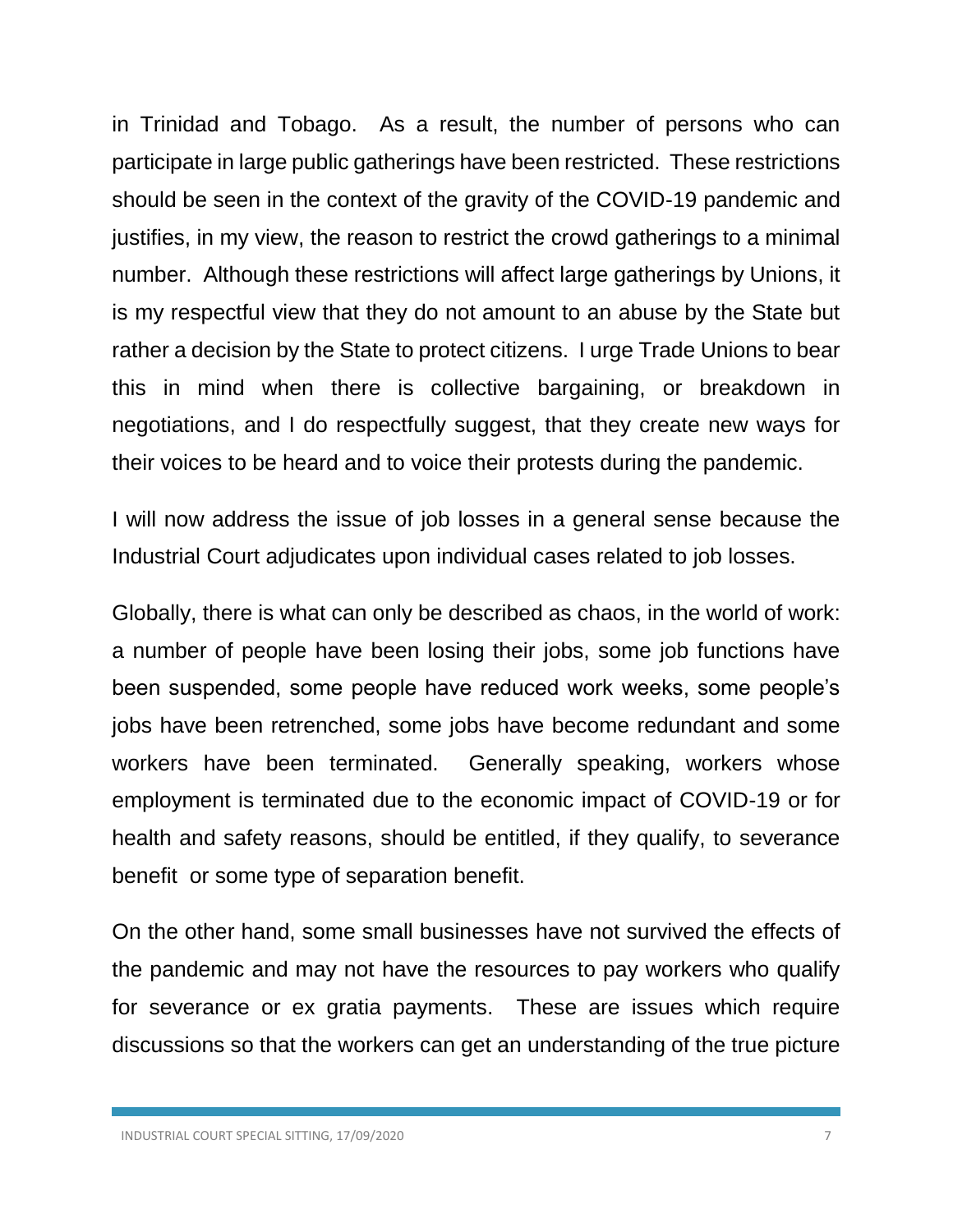of what is happening in the business. This is why social dialogue is so important.

As a basic principle, the employment of a worker should not be terminated, in the absence of a valid reason for such termination, connected with the capacity or the conduct of a worker, or based on the operational requirement of the undertaking. The temporary absence from work due to illness such as COVID-19 or family responsibility during the pandemic does not constitute a valid reason for termination. It is important for employers to understand that termination is different to retrenchment, the latter occurs mainly due to economic reasons and the law provides a structure and a process when it is contemplated. The provisions in the Retrenchment and Severance Benefit Act may be useful to those employers who are contemplating retrenchment as a solution to the economic crisis.

I pause to add that the Government which is the largest employer of workers, has taken the progressive step, and put in place leave arrangements within the public service for workers who were absent from duty from March 16 to June 21, as a consequence of circumstances associated with the COVID-19 pandemic.

The effects of COVID-19 particularly the layoff and retrenchment of workers and the reduction in work hours of some, have widen the economic inequality gap globally, and some families are struggling to cope financially during this pandemic. There is no social protection or benefits for workers who are victims of COVID-19, or any crises in Trinidad and Tobago. The National Insurance Scheme provides protection and benefits for sickness, maternity, injury, retirement, invalidity, employment injury death, survivors and funeral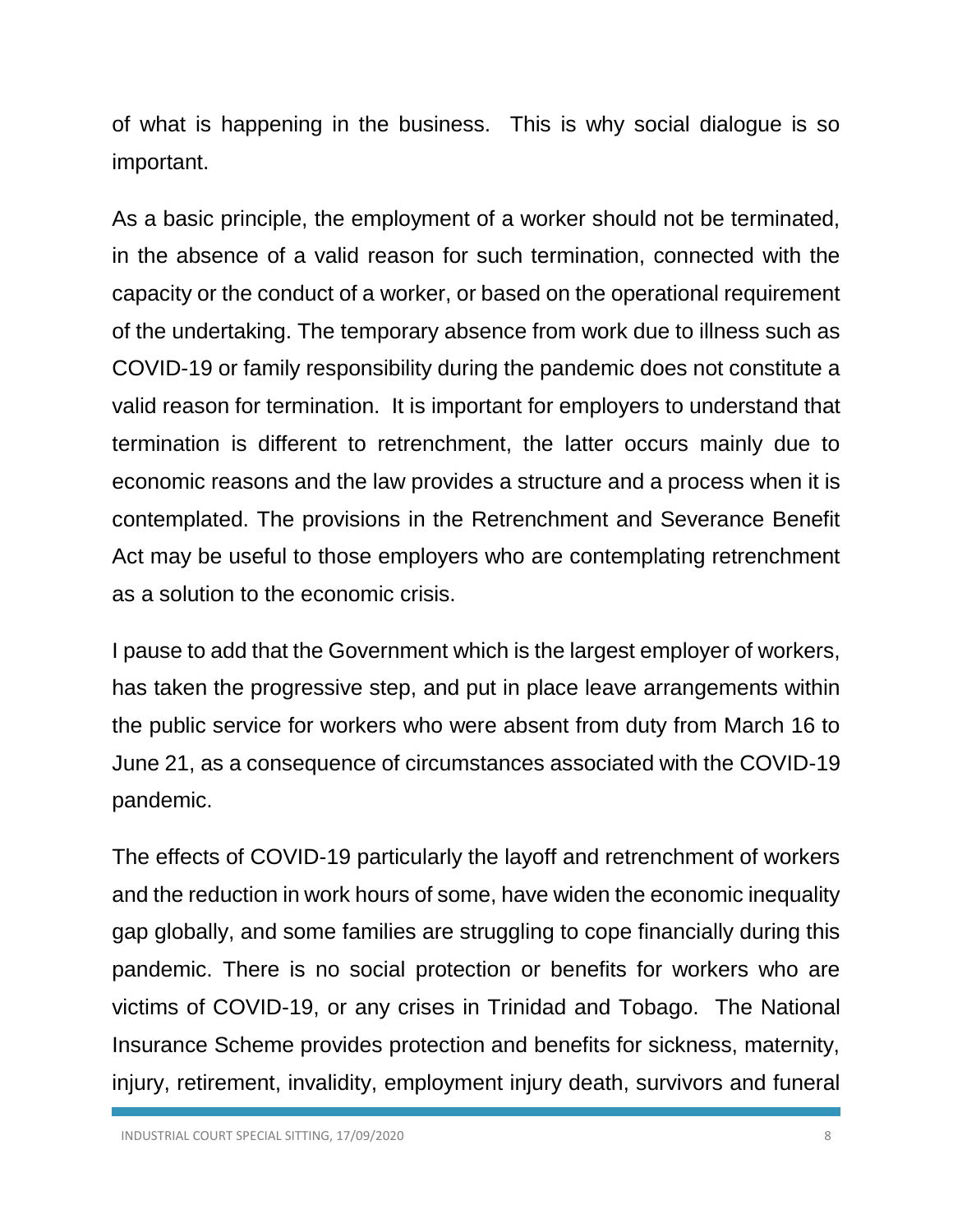grant. However, the National Insurance does not provide benefits and protection to workers who have lost their jobs due to no fault of their own, and in this case, the workers who have lost their jobs due to the pandemic. In March this year the Government introduced a temporary unemployment relief grant for persons during the period of lockdown who have lost their jobs due to the pandemic.

A related issue and one which is of concern to several employers and workers is the bureaucracy involved in the payment of severance benefits. Several persons have been recently retrenched due to the impact of COVID-19 on businesses and some have not yet received their severance packages. This is so, not because the employers have not processed and computed the severance payment, but due to the fact that the documents have not been processed speedily at the Board of Inland Revenue; workers cannot receive their benefits until that process is completed. Some employers have expressed grave concerns about the legal obligation to make severance payments within the statutory period and at the slow pace of processing these applications by the Board of Inland Revenue. While I am not defending the Board of Inland Revenue, these are not normal times, the reality, as I see it, is that there is an ongoing rotation of public servants including the staff at the Board of Inland Revenue due to the COVID-19 pandemic. I daresay that this, together with the increased volume of severance applications which have been submitted by employers at this time, can cause delay. However, I know that employers and workers are very anxious to have this issue resolved urgently.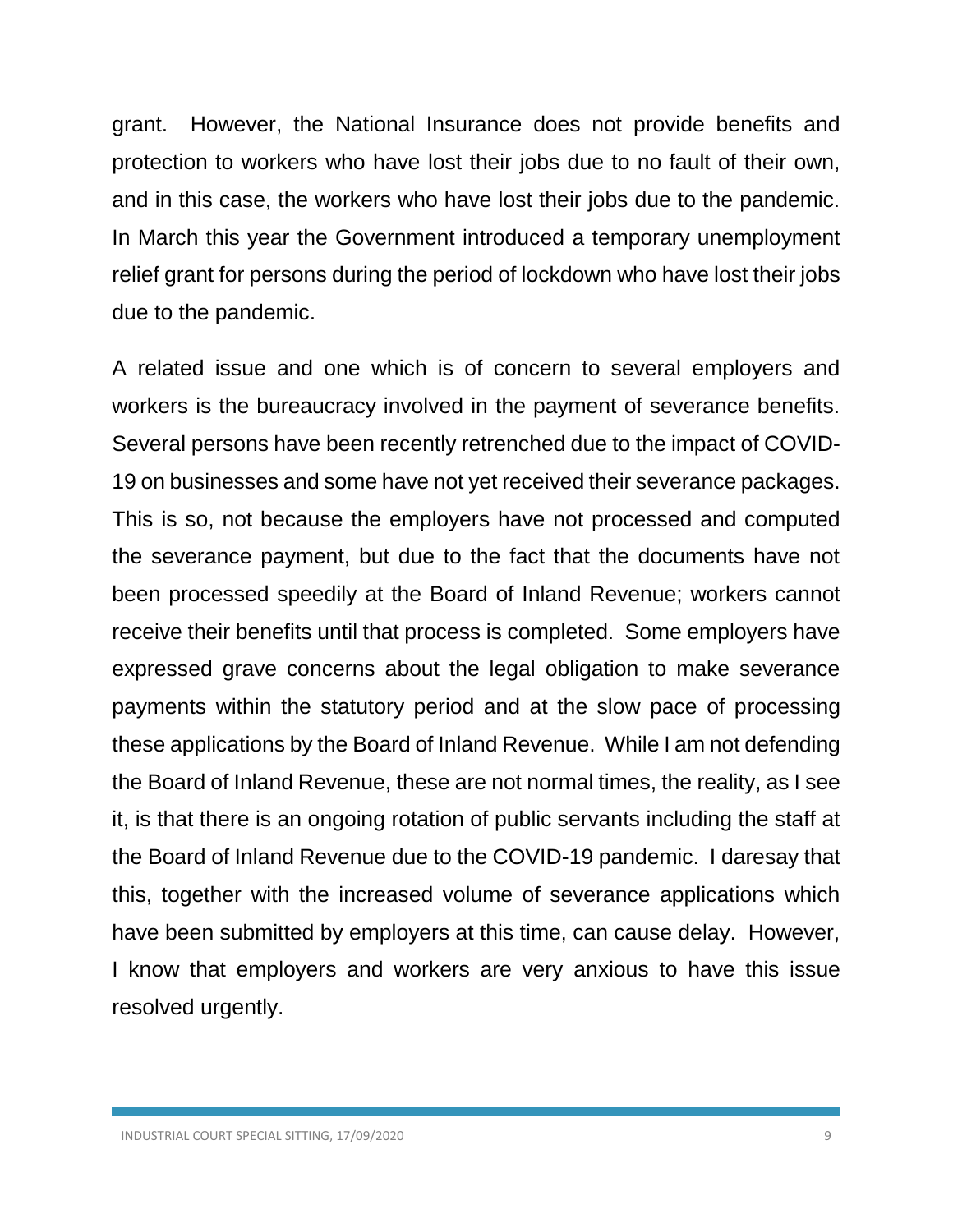On a lighter note, there is a paradigm shift at the workplace, more and more people all across the globe are embracing new working methods and employers are implementing new training and reskilling policies. One such working method is remote work. In Trinidad and Tobago since the pandemic there have been meetings between trade unions and employers to discuss the myriad issues which have arisen at workplaces. As a consequence, several employers have embraced remote work and they have allowed their employees to work outside the traditional office environment.

It is my hope that the social partners will pool their collective wisdom to identify the modalities of remote work in Trinidad and Tobago in order to have a smooth transition to this new working method. For example, they may need to examine issues which may appear to be simple but which in fact can prove to be problematic. Issues such as who absorbs the cost of electricity, internet charges, workstations, among other things and what measures are in place to address the general security and integrity of the job such as cyber security.

The main take away from this crisis is that the workplace, and the world of work as we know it, have changed forever and that employers and trade unions play a key role in assisting workers to navigate these uncharted territory and in assisting to stabilize the labour market. Social dialogue at the tripartite level where government is involved is critical and allows for policy engagement and policy making through the National Tripartite Advisory Board.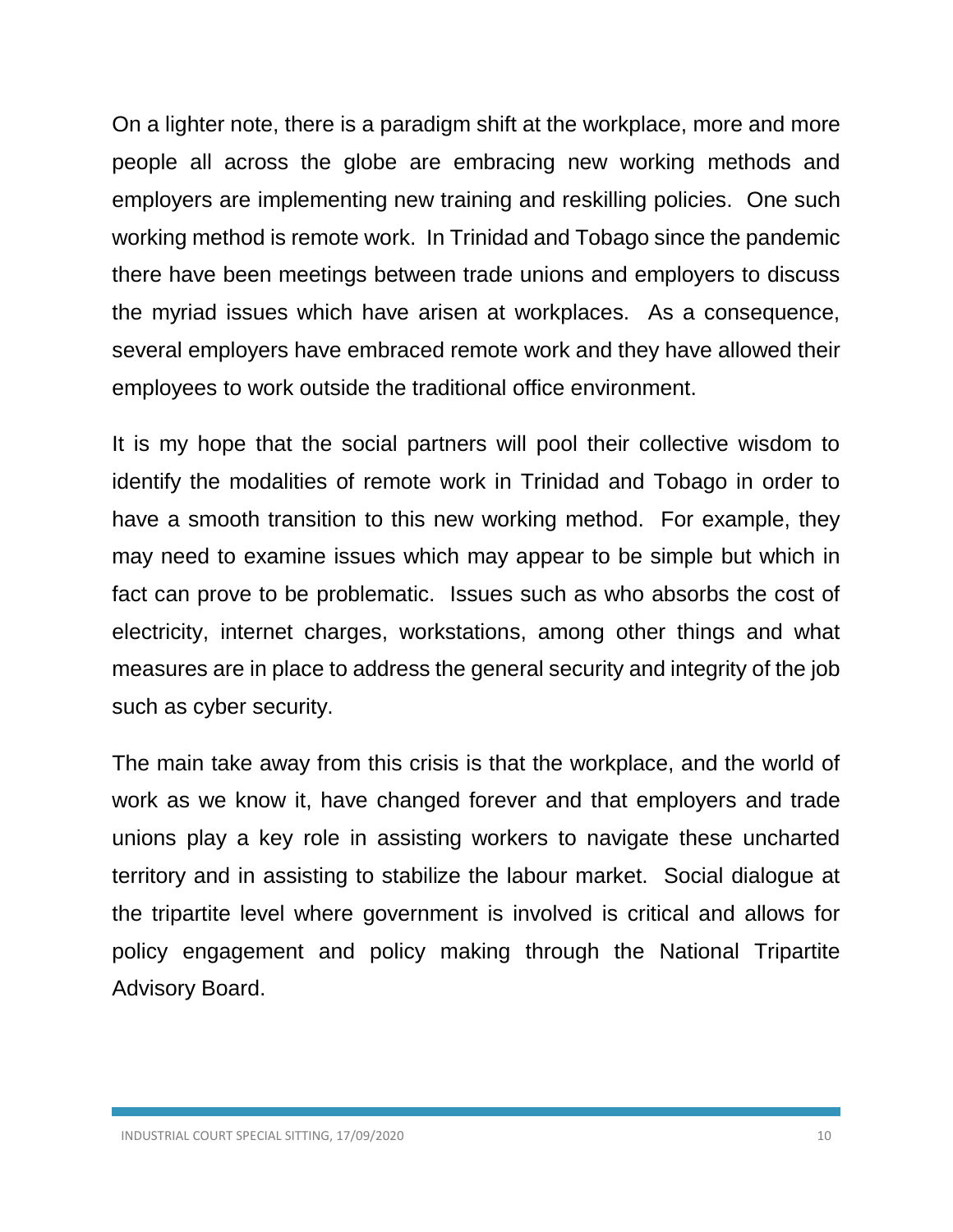### **WORK OF THE COURT**

The Industrial Court like so many other businesses in Trinidad and Tobago closed its offices to the public In March 2020, and re-opened on June 8 due to COVID-19. Since that time we, have instituted a rigorous sanitizing regime for the Court's buildings. My sincerest thanks to the National Maintenance Training and Security Company Limited (MTS) maintenance crew who have given us their much needed support, and I must make special mention and say thank you to Mr. Anthony Roberts, Chairman of the San Juan Regional Corporation and the workers of the Co-operation for making arrangements to have the Port of Spain building sanitised in the month of May and again in the month of August. There are new practice directions and protocols with respect to the entry and use of the court's buildings like in many other places since the COVID-19.

### **REMOTE HEARING**

This year, on 29<sup>th</sup> June 2020, the Court embarked on a pilot project for the remote hearing of Case Management Conference cases and Mention and Reports. To date we have adjudicated on five hundred and three (503) case management hearings, remotely. We have also been conducting an online survey with you, the stakeholders, to determine whether this is the best approach for the future and to address any concern which you may have. The feedback we have received so far is very encouraging with 23.4 percent of the users rating their experience as excellent, 54.7 percent rated the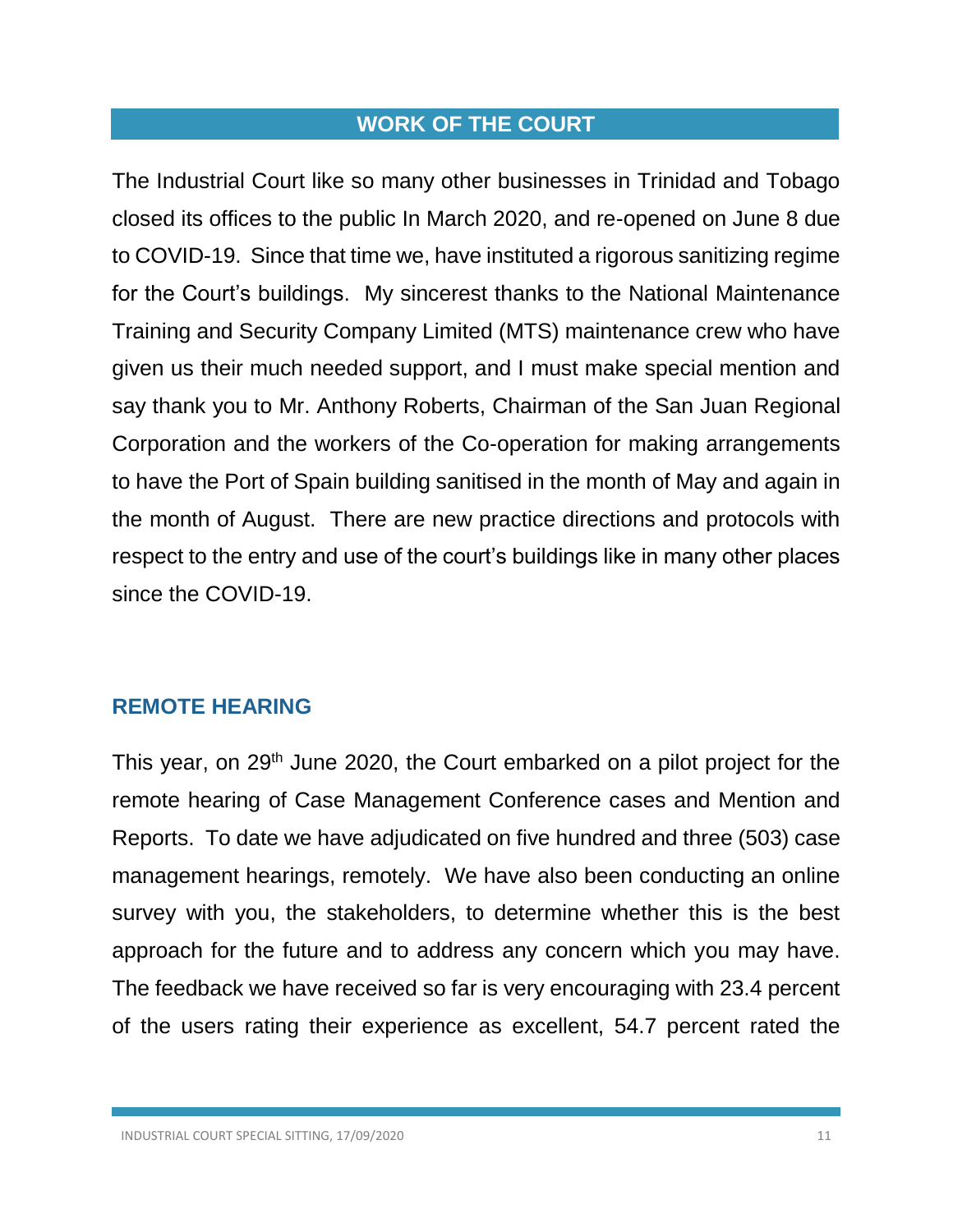experience very good, 20.3 percent good and 1.6 percent thought the experience was fair.

There have been concerns expressed about the waiting room by some persons and we are actively addressing these concerns. Currently, we have been making use of the ZOOM platform. We do intend to begin using MICROSOFT TEAMS, as well, in about two weeks time.

There have been several requests by the legal practitioners for open court hearings and conciliation to be conducted remotely, however, the Industrial Court currently does not have the resources and equipment to provide those services.

I wish to thank you, the stakeholders, for your support in this pilot project and for the feedback you have provided to us about your experience thus far.

## **LIBRARY**

The Library's digitization project which began in 2012 continues and to date, out of a collection of four thousand six hundred and three (4603) judgments which span from the year 1965 to present, two thousand nine hundred and twenty-one (63.5%) of the Industrial Court's judgment collection has been digitized.

Additionally, in spite of the interruption in the library's work calendar due to the COVID-19 pandemic, there was an increase demand for online access to the Court's library this year and the Court received subscription payments of two hundred and fifty-nine thousand, eight hundred and fifty dollars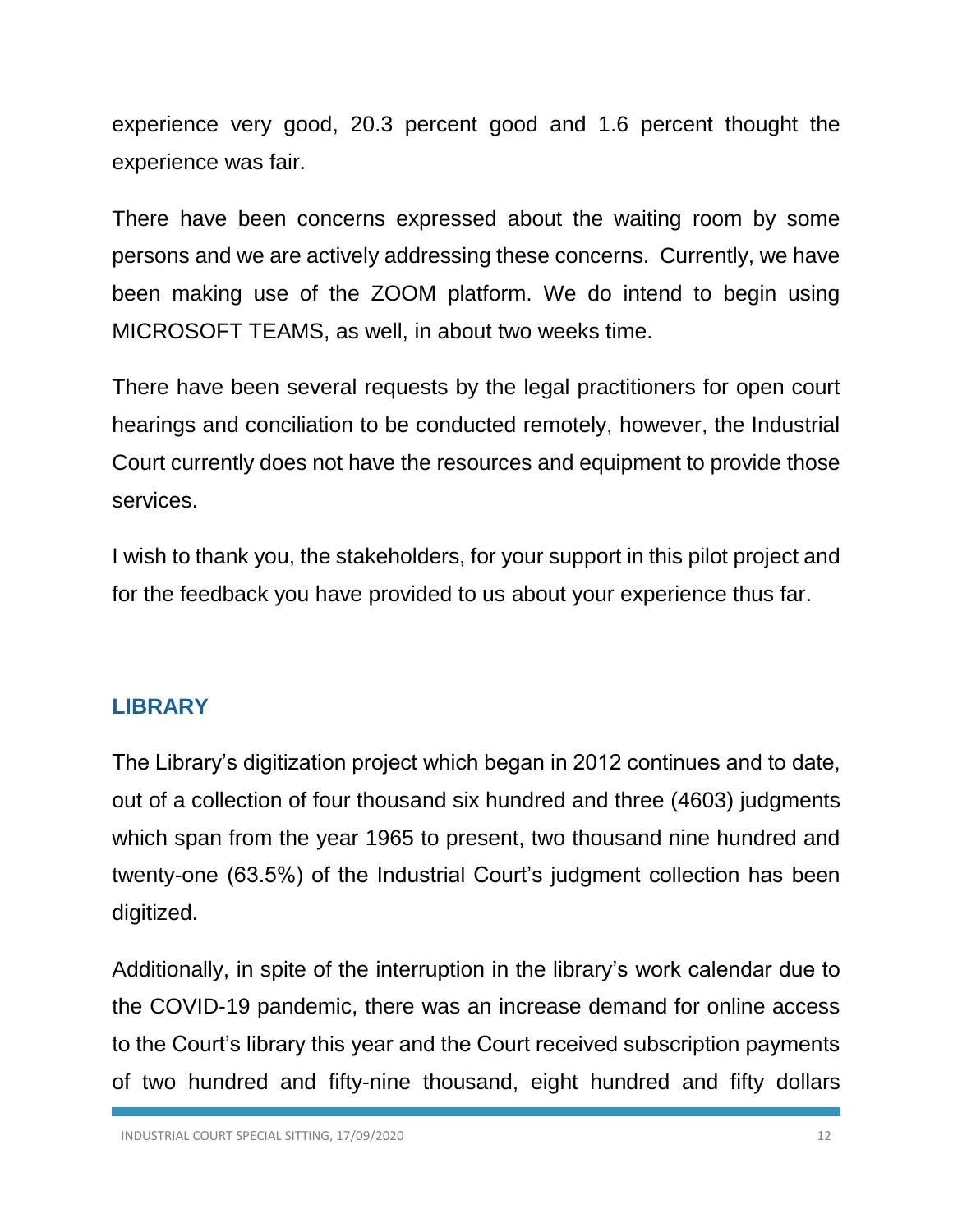(\$259,850.00). The sum collected last year was less: two hundred and twenty-six thousand, nine hundred dollars (\$226,900.00). These subscription payments are deposited into the Consolidated Fund.

# **STATISTICS**

There has been a marked decrease in new cases filed at the Industrial Court in the year in review which is September  $15<sup>th</sup>$ , 2019 to September  $14<sup>th</sup>$ , 2020. This is mainly due to the fact that the Court and the Ministry of Labour closed their offices to the public for approximately three months as a result of the pandemic. A total of nine hundred and five (905) new cases were filed, which is five hundred and five (505) cases less than the same period last year, 2018/2019.

The Court disposed of seven hundred and seven (707) cases this year and the disposal rate of cases for this year is 78.1% which is 17 percentage points higher than the period 2018/2019 when the disposal rate was 60.9%.

Two hundred and forty (240) judgments were delivered this year, ninety four (94) of which were delivered when the Court re-opened in the months of June to August. I want to congratulate and thank the judges and the staff of the Court, particularly the Court Reporting section, for utilising the period when the Court was closed in March to May to prepare the notes and deliver judgments.